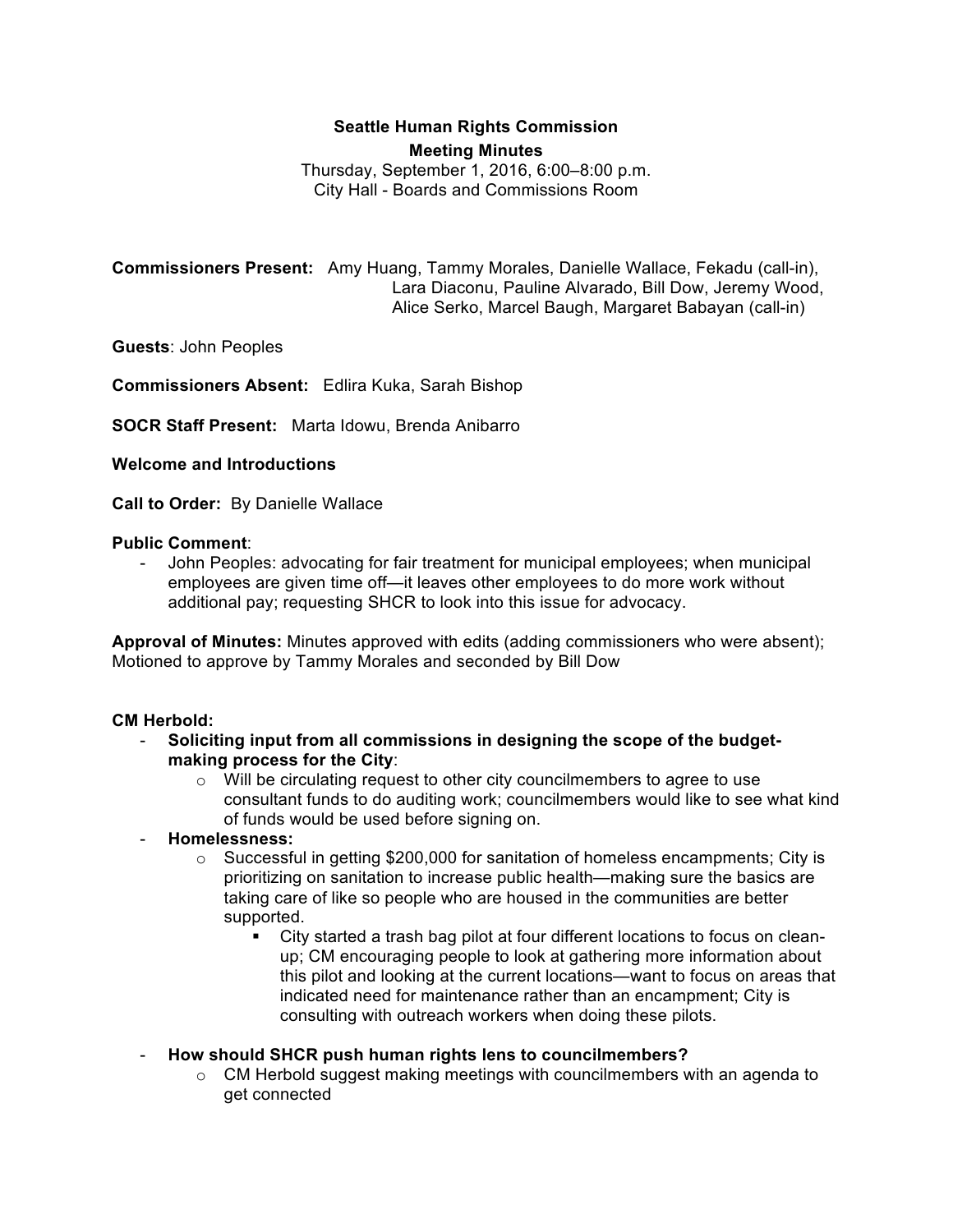- o CM Herbold will send Human Services Committee agenda for commissioners to monitor
- o Suggest to look at each council member's newsletters as a way to stay connected on issues.
- $\circ$  Suggest to check the referral calendar that comes out once a week; to look at what comes out during Monday morning during councilmember meetings
- o Promote SHRC agenda through looking at which CM is chairing for what committee; make appointments and don't ever walk out of a CM meeting without an ask
- $\circ$  Movement building work—making sure that all leaders are also mobilizing individuals

# - **CIRT Questions for CM Herbold:**

- o Regarding retirement systems board and purchasing office:
	- CM Herboldt: won't be able to divest on issue

# - **CPR Questions for CM Herbold:**

- o Regarding North Precinct:
	- § CM Herbold stated that City has been planning since 1998 to replace the north precinct in which the city council voted 11 times; not a lot of good engagement with the community but the broader public has concerns that police reform hasn't happened
	- CM Herbold will not vote for it due to the current \$150 million price tag; but pushing for the racial and social justice toolkit in order for a new resolution to happen—which gives them another three months to work on reducing the amount on the building.
	- Ideas for bridging the gap between communities of color, LGBTQ and low-income individuals:
		- CM Herbold agrees there is a disconnect around police reform; stated that elected officials, administrations and departments are supposed to represent people but have to "walk the talk" in order to make people's lives better
		- Believes that relationships are really important and critical to police accountability; noted the work of Reverend Harriot Walden in Seattle and his police accountability advocacy efforts
	- Body Cameras:
		- CM stated that technology glitches has occurred with police body cameras and spoke about doing an audit to prevent issues with cameras from happening.

# - **ECOSOC Questions for CM Herbold:**

- o How do we support the secured scheduling?
	- CM Herbold suggested to have any representatives to testify; send a letter; encourage and support restaurant workers (many impacted by secured scheduling) to testify
	- Tom Douglas and Ethan Stowe's restaurant workers are exempted; nonexempted includes Denny Restaurant workers and they have no representation.
	- CM Herbold stated that the issue of secured scheduling is the fear that employers will not allow them to do things that are currently allowed: for example, work a double shift or switch a shift with someone.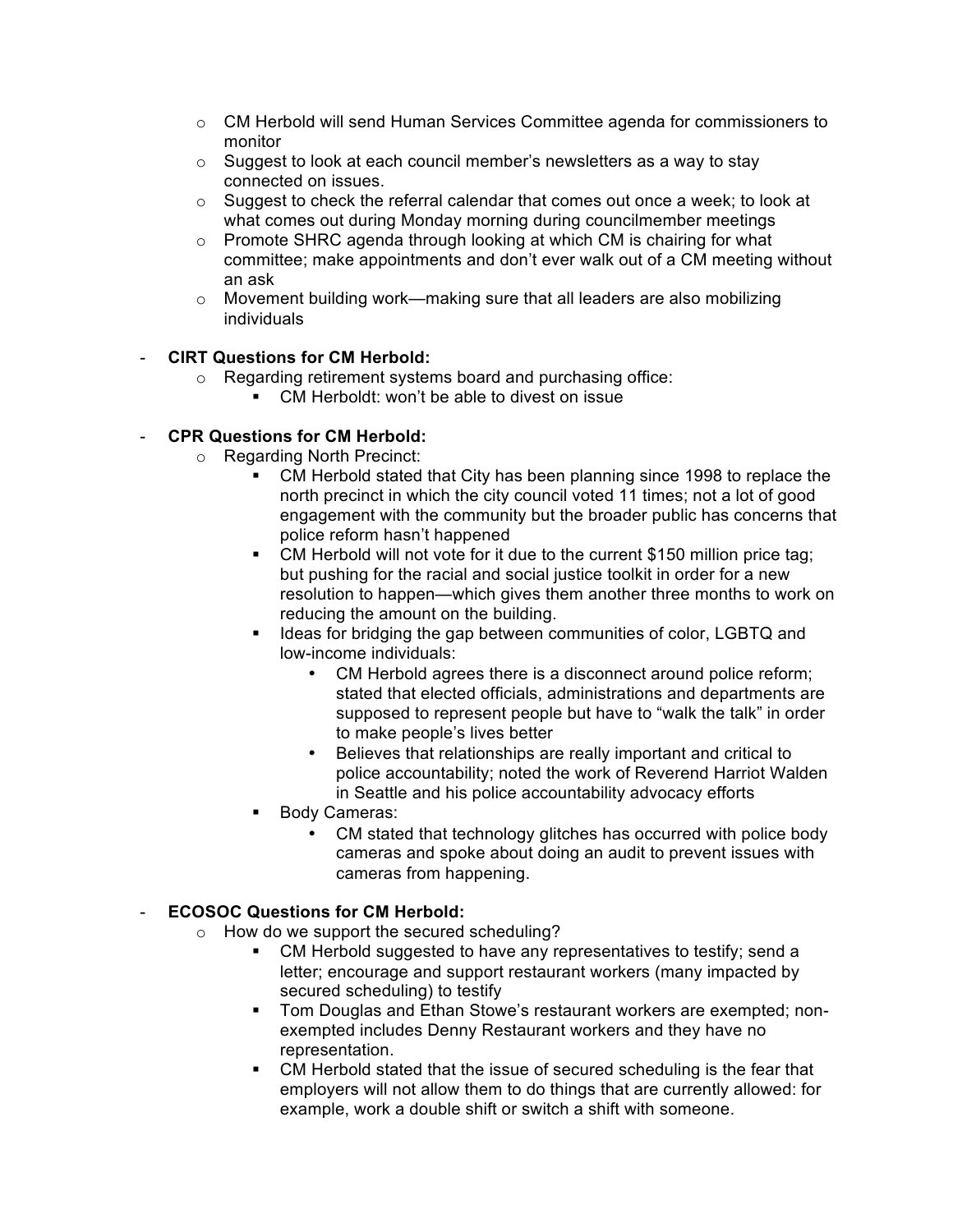■ A lot of flexibility is written in the amendment—a very narrow subset so encouraging people to take on the issue and speak on behalf of restaurant workers.

### - **Any gaps you see in amendments to the comprehensive plan?**

- CM Herbold will send amendments to the commission; one of which is the public engagement amendment
	- Where is it placed in the community? City arguing that it makes sense to hold everything in once place but what about being strategic in other locations?

# - **Public Hearing on Mayor's budget proposal:**

- $\circ$  CM Herbold stated that once discussion from councilmembers come regarding the budget proposal; possible cuts may occur and new budget will be revised which will be subjected to public hearing.
- $\circ$  CM Herbold shared her big push for the budget process to expand the contract with public defenders to provide representation for city residence who are accused of a crime; sometimes within the course of representation of an alleged crime; the defendant is then embroiled in an eviction case with their landlords- public defenders cannot work on these cases as they are restricted to work on misdemeanor cases; CM Herbold hoping to expand the city contract to get legal representation to support people facing criminal charges to prevent eviction.

# **SOCR Report from Brenda Anibarro:**

- $\circ$  Mayor listed SOCR as a monitor for the encampment protocol; SOCR's role is to make sure existing protocols are being followed such as a minimum of 72 hour notice to encampments
	- Looking at contracts with outreach workers to ask what their experiences in encampments; Mayor's department did give SOCR the authority to remove encampments that don't meet the MDAR requirements
- $\circ$  SOCR working on the resolution on the race equity toolkit (RET) for the North Precinct—but only given 6 weeks' deadline; became clear with Mayor's office to give technical assistance to FAS and SPD but not as an auditor
	- RET is asked to be included in this process but SOCR wants to ensure the RET is being carried out in an authentic way and not just a checklist; SOCR hoping for the community to understand the initiatives and also noting that the RET is looking at the north end community and not including any other community members, such as the south end, which is more impacted.
- o Conversion Therapy:
	- Currently on rule making and FAQ development for minors
	- Loren from SOCR did not send out reminder but dates are September  $7<sup>th</sup>$ and September  $11^{th}$ ; from 12:00 to 1:00pm. Loren will send document to list serve.
- $\circ$  Source of Income rule development will be on 9/12 from 10-12pm; SHRC will recommend someone to attend
- $\circ$  Fair Chance Housing- next meeting on September 23 $^{rd}$

# **Appeals and Hearing Update:**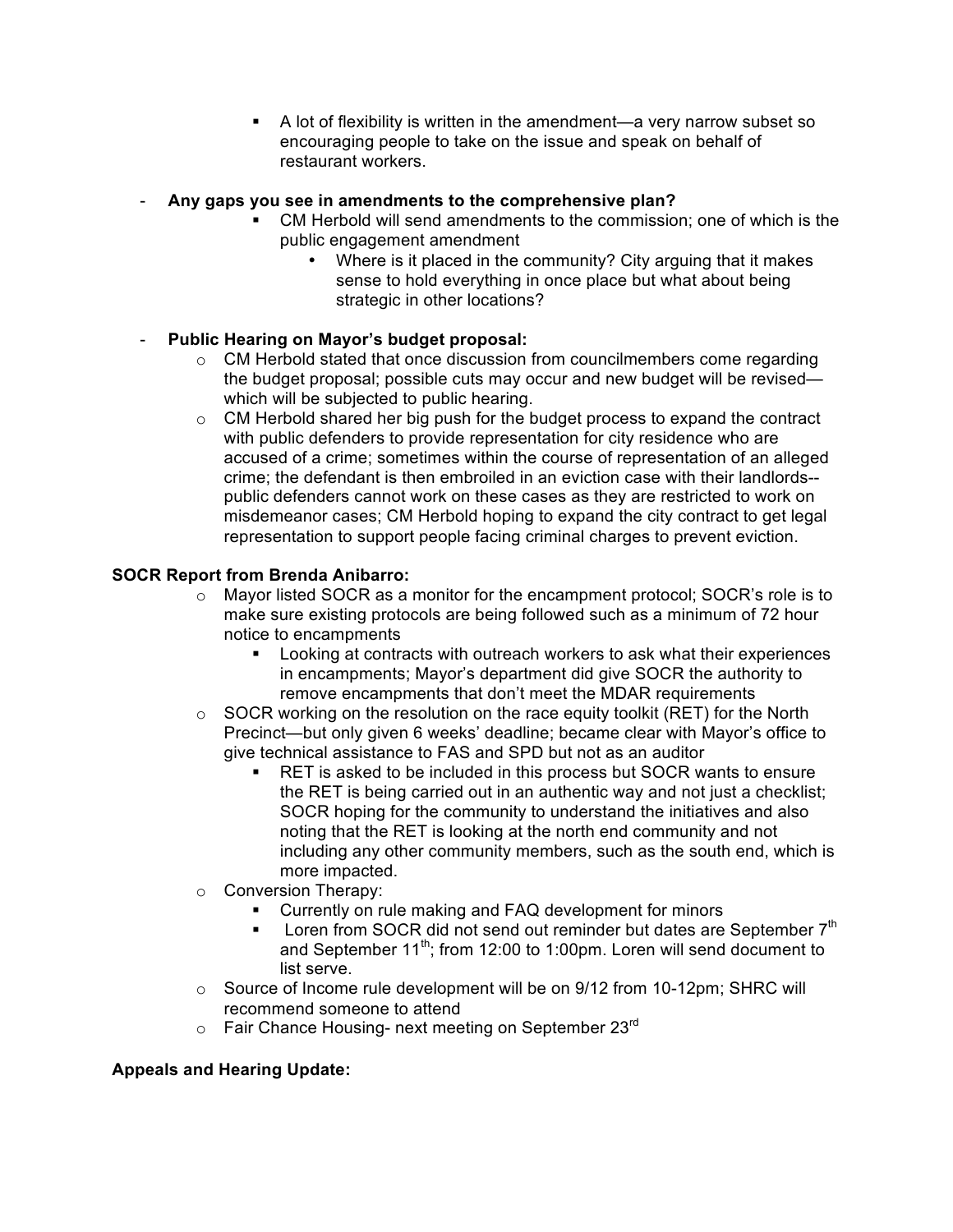- Lara sent a letter to director of labor standards; SHRC technically do not have the rights to hear labor standard appeals and hearing despite continuing to receive these cases; will wait to hear a response from director
- A new commission has been added to look into discrimination cases
- Monthly appeals panel will be Monday, September  $26<sup>th</sup>$  at 1pm: Amy Huang will attend, Marcel Baugh, Danielle Wallace can call-in and Lara Diaconu (tentative)
- Hearing pending: August 29<sup>th</sup> and August  $30<sup>th</sup>$ , continued to October 25<sup>th</sup> and October 26<sup>th</sup>: Fekadu and Jeremy Wood will attend
- Appeals Training: reached out to Mike Chinn and Sarah O'Conner Kris to train (2 hours) for new commissioners; preferably during day-time and not off work hours.

# **ACTION ITEMS:**

- Alice Shobe from the Seattle/King County Coalition on Homelessness came to meeting to share about the August  $24<sup>th</sup>$  letter on the proposal on homeless encampment by the Coalition of Homelessness
	- $\circ$  Coalition on Homelessness—never seen such an extraordinary opportunity to change the conversation about what local governments should do on the crisis of homelessness; Shobe stated that while there is a state of emergency, the city need to realize that doing something positive on one hand may result to unintended consequence on the other that impact the same people we are trying to impact positively.
	- o Proposed letter has already been brought to councilmembers and also to business associations, community groups and neighborhood interests to make sure what gets introduced is common sense and SHRC could work with five councilmembers to move the legislation forward
	- $\circ$  Alice stated that the letter proposes the legislation to differentiate situations—for example, a person living in a park not interfering with the public is a live-in situation; closer reading to the legislation will dispel the notion that homeless people have mental illness and are disruptive.
	- $\circ$  Alice hopes to change the letter to support in door shelter spaces instead of another encampment; to operationalize mass shelter for future emergency issues in Seattle, such as opening spaces at community centers; while organizing encampments can be a solution but very limited organizations know how to make that work and they are beyond stretched—so advocating for 700-1500 beds for in door shelter would be better
	- $\circ$  Motion to approve by Tammy Morales based on Alison's edits and suggestions.

# **Executive Team Update:**

- Margaret's last meeting; asking commissioners who is interested in being a co-chair; please reach out to co-chairs if interested
- SHRC Current Budget: \$825
	- o In the past, budget has gone to Human Rights Day planning
- Human Rights Day Planning meeting will be next Thursday, 5pm by phone

# **Action Items:**